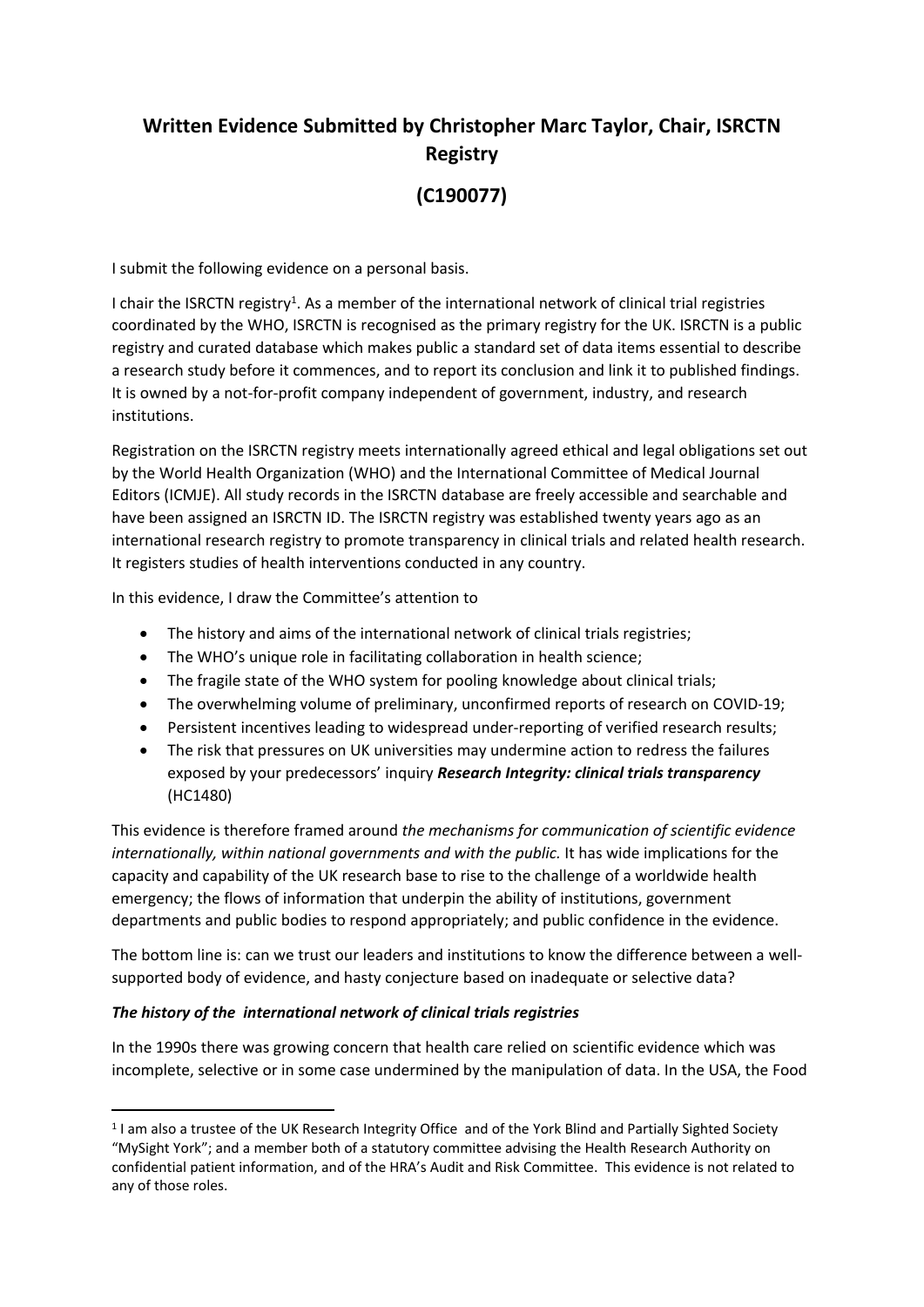and Drug Administration Modernization Act of 1997 required the U.S. Department of Health and Human Services, through the National Institutes for Health, to establish a registry for both federally and privately funded trials of investigational new drug applications to test the effectiveness of experimental drugs for serious or life-threatening diseases or conditions. This led to the establishment of ClinicalTrials.gov at the National Library of Medicine (NLM)<sup>2</sup>. In the UK, the Department of Health sponsored the creation of the ISRCTN registry. Both began registering studies in 2000. From the outset these registries invited the registration of studies in any country.

At the Ministerial Summit on Health Research in 2004, participants called for the WHO to facilitate the establishment of: "*a network of international clinical trials registers to ensure a single point of access and the unambiguous identification of trials*". In 2005, the ICMJE began requiring trial registration as a condition of publication. Its policy was not limited to clinical trials for regulatory purposes. It covered all prospective studies of health interventions. In 2005, the 58<sup>th</sup> World Health Assembly approved a set of International Health Regulations to manage public health emergencies of international concern. It passed Resolution WHA58.22 calling on the global scientific community, international partners, the private sector, civil society, and other relevant stakeholders to: "*establish* a voluntary platform to link clinical trials registers in order to ensure a single point of access and the *unambiguous identification of trials with a view to enhancing access to information by patients, families, patient groups and others*". In 2006 to 2007, international experts supported the WHO in defining standards for the operation of recognised clinical trials registers, and an international standard data set. The WHO launched its International Clinical Trials Registry Platform (ICTRP).

The network of registers coordinated by the WHO now comprises sixteen primary registries and two partner registers. The primary registries (one of which is the UK's ISRCTN registry) meet specific criteria for content, quality and validity, accessibility, unique identification, technical capacity, and administration. They also meet the requirements of the ICMJE. They collect, curate, and update a standard data set. They offer open access to the data they hold individually. They contribute to a combined list of study records which is normally searchable via a portal on the website of the WHO's ICTRP. The largest contributor to the portal, the USA, does not formally subscribe to the WHO standards. Its registry is a statutory arm of government.

In 2008, the World Medical Association (WMA) General Assembly amended the *Declaration of Helsinki – Ethical Principles for Medical Research Involving Human Subjects*. Two new principles considered the prospective registration and the public disclosure of study results to be ethical obligations. From 2013, the WMA required prospective registration in these terms: "*Every research study involving human subjects must be registered in a publicly accessible database before recruitment of the first subject.*" The *Helsinki Declaration* also now states, "*Researchers have a duty to make publicly available the results of their research on human subjects and are accountable for the completeness and accuracy of their reports. All parties … should adhere to accepted guidelines for ethical reporting. Negative and inconclusive as well as positive results should be published or otherwise made publicly available*."

<sup>&</sup>lt;sup>2</sup> A detailed history from a US perspective of the registration of clinical trials can be found on the website of the National Library of Medicine at https://clinicaltrials.gov/ct2/about-site/history#InternationalCommittee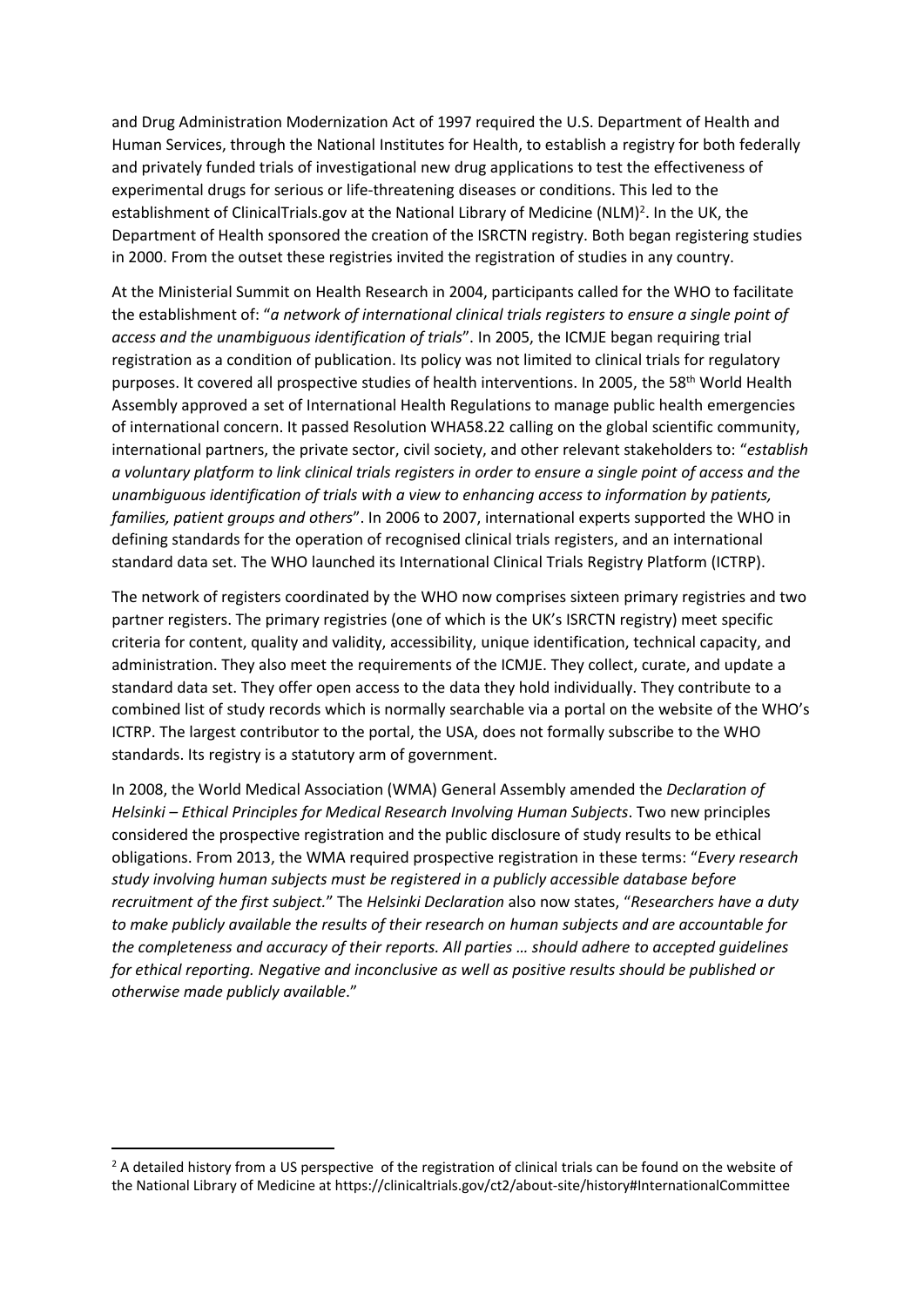# *The WHO's unique role in facilitating worldwide collaboration in health science*

By July 2020, the number of studies accessible on the WHO's clinical trials portal passed 570,000. It lists trials in some 200 countries and territories. Half of the trials are in four countries: the USA, China, Japan, and Germany. 46% are in another nine countries: the United Kingdom (7%), France (6%), India, Canada, Iran, Netherlands, and Australia (5% each), Spain and Italy (4% each). The rest of the world accounts for the other 4% (including only 45 other countries with over 1,000 trials each).



The mechanisms for open access to the design, conduct and results of clinical trials are welldeveloped in very few countries. Most of the world relies on international efforts to pool the information needed to avoid duplication and waste of scientific effort. Open access to results enables reviews of evidence across groups of studies that between them have enough data to support reliable conclusions. Access through the WHO's network of regional offices to information about studies and results has a high premium for many countries with an immature research culture, limited resources, and poor access to research that bears on their health and social challenges. The British Government says it aims to be a partner of choice for world-leading research and innovation

# *Through this Roadmap, we will be testing in detail how we can:*

 *Be a partner of choice for other world-leading research and innovation nations, as well as strengthening R&D partnerships with emerging and developing countries. We will develop a new funding offer for collaboration to ensure the UK can further benefit from the opportunities of international scientific partnerships……*

Page 5 of the British Government's policy paper UK Research and Development Roadmap, published 1 July 2020

nations as well as a partner for emerging and developing countries.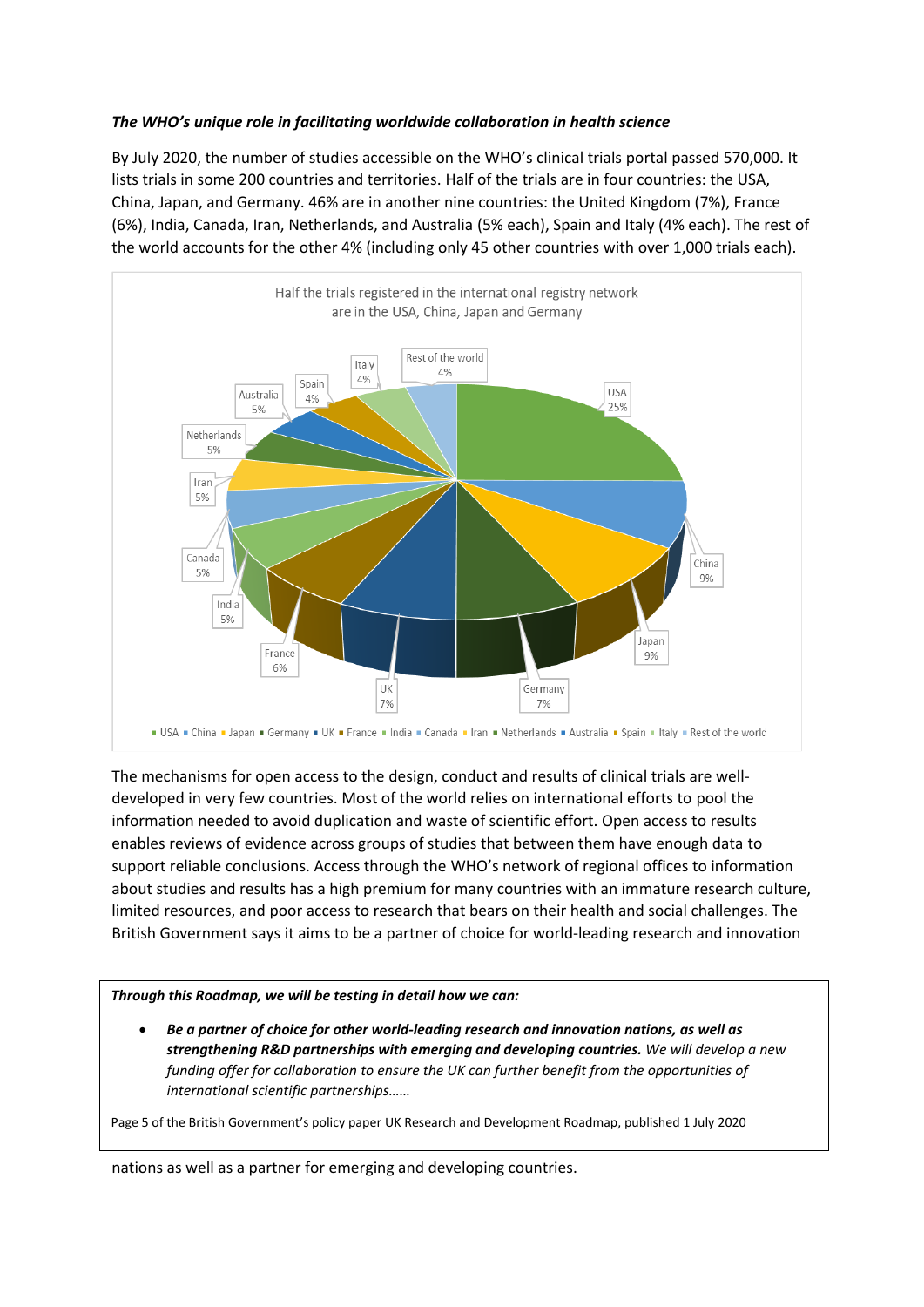# *Fragile state of the WHO clinical trials registry system*

Because of concerns about commercial or political influence, the WHO standard for primary registries emphasises independence. But many clinical scientists have a strong preference for registration in the USA. By July 2020, ClinicalTrials.gov listed nearly 350,000 studies in over 200 countries and territories. 38% of them were in the USA, 29% in Europe, and 33% in the rest of the world. In 2019, ClinicalTrials.gov contributed over half the studies listed on the WHO's portal.

A key aim of the WHO's clinical trials portal was to make it possible swiftly to identify relevant clinical trials worldwide in a public health emergency. Since the latest pandemic began, members of the WHO international clinical trials registry network, including ISRCTN, have promptly shared with the WHO the standard data set for over 4,400 registered studies related to COVID-19. The WHO portal has always been underfunded. Its search function is just adequate when it is working. Soon after the pandemic began, it collapsed under the weight of the enormous interest in research on COVID-19. Its website at [www.who.int/ictrp](http://www.who.int/ictrp) carries a notice to say that the search function is available only inside the WHO. For the time being, the details of clinical trials registered in the WHO

# **Important information related to the COVID-19 outbreak!**

Due to heavy traffic generated by the COVID-19 outbreak, the ICTRP Search Portal is not responding from outside WHO temporarily. A new search platform is needed to be able to cope with the high load. Please subscribe to the ICTRP listserv if you wish to be notified when the search portal is working again. Information on how to subscribe can be found on the same page below.

 **[Download](https://www.who.int/ictrp/COVID19-web.csv) [COVID-19](https://www.who.int/ictrp/COVID19-web.csv) [trials](https://www.who.int/ictrp/COVID19-web.csv) [csv](https://www.who.int/ictrp/COVID19-web.csv) [format](https://www.who.int/ictrp/COVID19-web.csv)** [csv,](https://www.who.int/ictrp/COVID19-web.csv) [14.68Mb](https://www.who.int/ictrp/COVID19-web.csv) **[Download](https://www.who.int/ictrp/COVID19-web.zip?ua=1) [COVID-19](https://www.who.int/ictrp/COVID19-web.zip?ua=1) [trials](https://www.who.int/ictrp/COVID19-web.zip?ua=1) [xml](https://www.who.int/ictrp/COVID19-web.zip?ua=1) [format](https://www.who.int/ictrp/COVID19-web.zip?ua=1)** [zip,](https://www.who.int/ictrp/COVID19-web.zip?ua=1) [3.17Mb](https://www.who.int/ictrp/COVID19-web.zip?ua=1) 4432 rows, updated on: 16 July 2020 **[Click](https://www.who.int/ictrp/data/en/) [here](https://www.who.int/ictrp/data/en/) [to](https://www.who.int/ictrp/data/en/) [download](https://www.who.int/ictrp/data/en/) [all](https://www.who.int/ictrp/data/en/) [new/updated](https://www.who.int/ictrp/data/en/) [records](https://www.who.int/ictrp/data/en/) [from](https://www.who.int/ictrp/data/en/) [the](https://www.who.int/ictrp/data/en/) [ICTRP](https://www.who.int/ictrp/data/en/) [database](https://www.who.int/ictrp/data/en/)**

#### network can be searched to a limited extent on ClinicalTrials.gov.

Should we write off the ICTRP as a failed attempt at sharing information to sustain international scientific collaboration? In my view, no. Recent developments make it urgent to give the WHO adequate support for this part of its mission. As recently as 2015 it may have seemed reasonable in for the sponsors of the majority of clinical trials in the world to rely on the altruistic internationalism of the US government. However, the USA has decided to leave and defund the WHO<sup>3</sup>. We need renewed political agreement on the system for pooling scientific information to underpin the international response to future public health emergencies and wider public health challenges.

#### *Overwhelming volume of unconfirmed reports of research on COVID-19*

The astonishingly rapid worldwide response to the pandemic draws on unprecedented scientific collaboration. It has enabled the WHO to coordinate studies comparing a range of treatments in patients across many countries. By mid-July, there were only two COVID studies listed with results out of 4,400 studies on the WHO portal related to the pandemic. Meanwhile, the enormous burst of coronavirus research activity has generated an overwhelming number of preliminary reports of

<sup>3</sup> ClinicalTrials.gov has so far continued to register non-US studies and to contribute data to the WHO portal.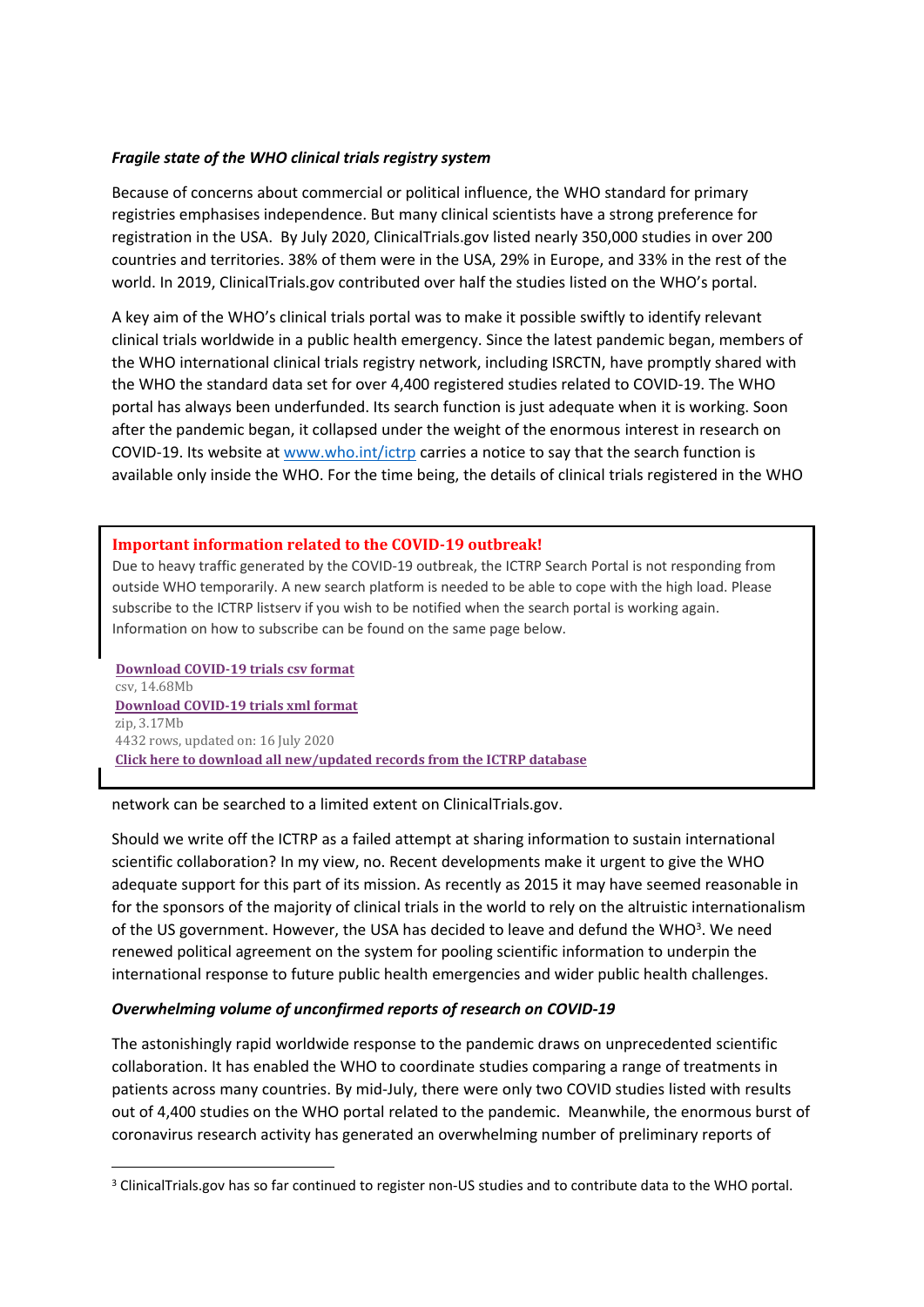studies awaiting verification by peer review. For example, by mid-July there were over 6,500 such reports on the leading preprint websites medRχiv and bioRχiv at [https://www.medrxiv.org.](https://www.medrxiv.org/)

# medRχiv carries a prominent warning. *Caution: Preprints are preliminary reports of work that have* not been certified by peer review. They should not be relied on to quide clinical practice or health*related behavior and should not be reported in the news media as established information.*

Nonetheless, journalists - including those in the UK media with the widest audiences - often cover these reports as if they were definitive This tends to wind up public anxiety about a cacophony of apparently contradictory scientific opinion, adding to well-founded concern about the limits to the actionable scientific evidence that can be relied on to guide responses to the pandemic.

It is enormously valuable, especially in a public health emergency, for scientists promptly to expose their unconfirmed findings to critical examination. That includes many studies that offer pointers to guide future research although they failed to recruit enough people to support statistically reliable conclusions. On the other hand, the tsunami of preliminary reports appears to be overwhelming the expert capacity to review and communicate emerging science in all the university systems of nations we rely on to verify it, with consequences for regulators and governments.

# *Persistent under-reporting*

The previous history of failure to write up and report clinical trials rings alarm bells about the low priority universities give to their responsibility as sponsors for the quality and completeness of their research outputs. That makes the precarious state of the international consensus on providing for the registration and reporting of clinical trials especially concerning. Only 8% of trials on the WHO portal are listed with results.

In 2015 the WHO published a statement on the disclosure of results<sup>4</sup>. It was followed in 2017 by a consensus statement<sup>5</sup> from major research funders, including several from the UK<sup>6</sup>, undertaking to adopt policies requiring results to be reported one year after a study concludes. The UK was influential in both these statements, and the NIHR and others have adopted the policies they promised. Official US research funders did not subscribe to the 2017 consensus statement. As the past leader in clinical studies, the USA was a pioneer in legislating to require registration and reporting. Its official registry ClinicalTrials.gov lists nearly 350,000 studies. 54% of those USregistered studies are reported as complete. Of those, 24% are listed with results. That means only 13% of US-registered studies worldwide are listed with results.

45% of the studies on ClinicalTrials.gov are outside the USA. The rate of under-reporting for non-US studies is higher, and this poor showing is no better for trials in Europe: for both Europe and the rest of the world, 18% of completed studies are with results. On ClinicalTrials.gov, the countries demonstrating the highest commitment to reporting are Australia, with results listed for 53% of completed studies, and Japan with 48%. Of completed studies within the USA, under one third are listed with results despite the penalties available under US law for non-reporting of studies done for US regulatory purposes or with US government funding. Weak enforcement has attracted criticism;

<sup>4</sup> The WHO's statement in 2015 drew attention to the section of the Declaration of Helsinki requiring reporting of results. It said the key outcomes of a study should be reported through an open access mechanism 12 months after study completion. The statement can be downloaded from https://www.who.int/ictrp/results/reporting/en/

<sup>5</sup>The funders' joint statement on public disclosure of results from clinical trials can be downloaded from https://www.who.int/ictrp/results/jointstatement/en/

<sup>6</sup> The UK signatories were the Department for International Development, the Medical Research Council, the National Institute for Health Research and the Wellcome Trust.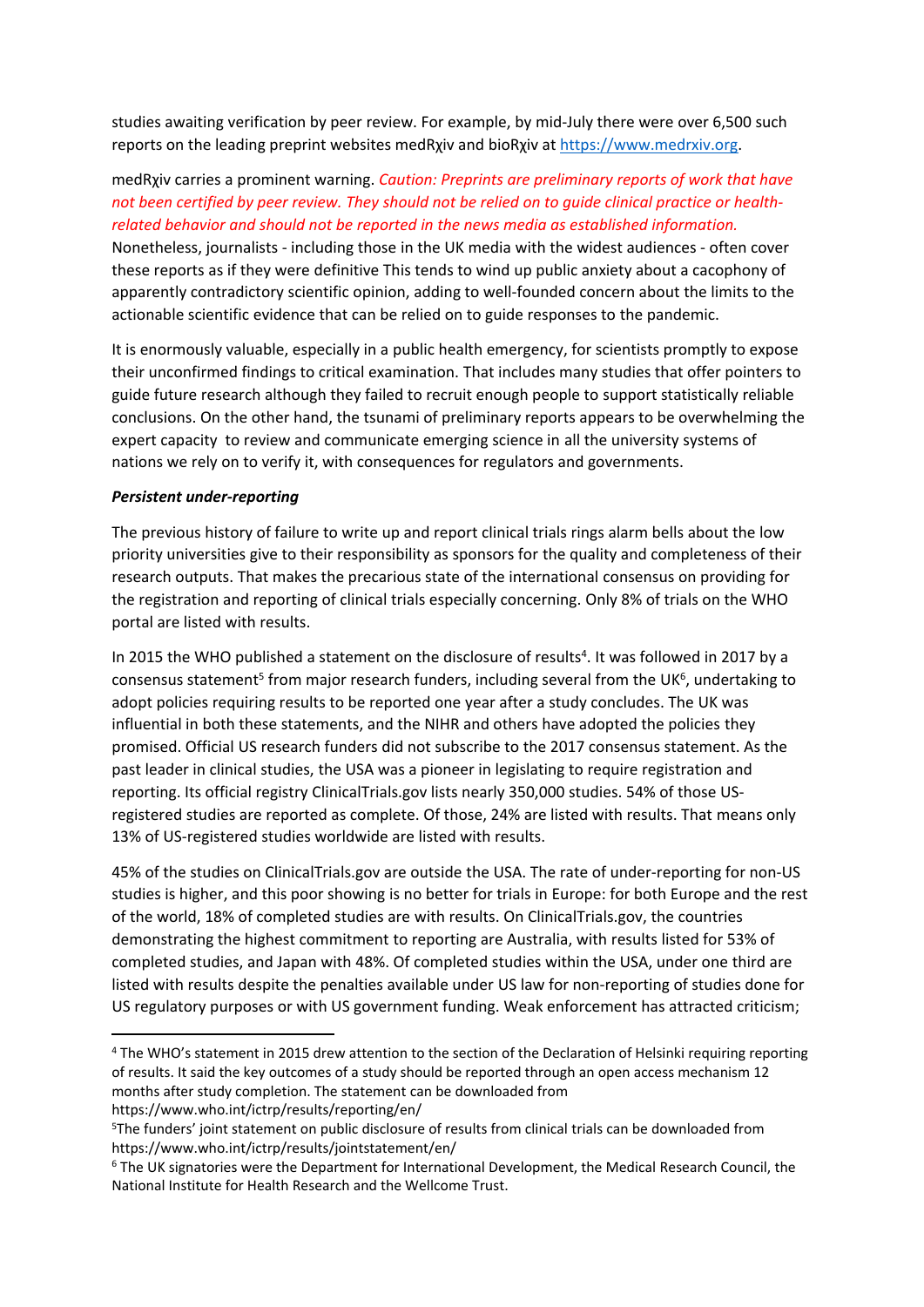and no penalties apply to the large body of US-registered trials which are not subject to US law. The decision of research teams in other countries to register in the USA can look like lip-service to the ethical consensus on transparency: doing just enough to get past the research ethics committee.

Even within a general culture of under-reporting, US-registered studies in the UK set a poor example. By July 2020, ClinicalTrials.gov listed 18,680 UK studies. 56% were reported complete. Of those, 29% were with results. That means UK research teams have reported results to ClinicalTrials.gov for only 16% of the UK studies registered with the US government. The most optimistic gloss one can put on this is that under-reporting is even worse for US-registered studies in Germany, France, and China. Registering with ClinicalTrials.gov is meant to showcase UK research to colleagues and funders in the USA. What the UK, Germany and France are showcasing is a failure of research governance in many of their research institutions.

In 2018 your committee castigated many British research institutions<sup>7</sup> for not having systems to ensure completed studies were written up and reported. The impetus for the registration of clinical trials was originally driven by the suppression of unfavourable research for commercial reasons. HC1480 found under-reporting is now prevalent in many British universities and NHS research centres. Following the amendments to the Helsinki Declaration I mentioned earlier, registration and reporting have for some years been a routine condition of a research ethics committee's approval of a clinical trial. HC1480 recommended among other things that the Health Research Authority should audit compliance. Leading British funders of clinical trials have begun concerted action to question institutions and research teams about under-reporting. In July 2020, the HRA published a transparency strategy<sup>8</sup> following a period of consultation. This strategy takes account not only of the HRA's response to HC1480 but also measures related to its wider statutory functions<sup>9</sup>.

The strategy sets out our vision for research transparency and our mission in helping to make it happen *across the UK. We also outline planned activities in three key areas: registering research studies, reporting results and informing participants.*

*Currently, clinical trials of medicines are automatically registered. We expect sponsors themselves to register other types of clinical trials such as those for medical devices, surgery, public health and behavioural interventions. However, despite it being a condition of research approval by the HRA, these* clinical trials are not always entered onto a public registry. We want to fix this, so that there is full visibility of all clinical trials from the beginning of the study. In future, the HRA will register clinical trials on behalf of the sponsor using data that applicants submit for their study to be approved, unless a sponsor has been *granted permission to defer registration. We will work with stakeholders to determine the most appropriate way to achieve this.*

# *Registering research: 30% of clinical trials are not registered.*

Page 5 of Transparency and openness in health and social care research, Health Research Authority

<sup>7</sup> Research Integrity: clinical trials transparency (HC1480)

<sup>8</sup> Make It Public: Transparency and openness in health and social care research, Health Research Authority, July 2020

<sup>9</sup> Section 110 (2) of the Care Act 2014:

*(2) The main objective of the HRA in exercising its functions is—*

*(a) to protect participants and potential participants in health or social care research and the general public by encouraging research that is safe and ethical, and*

*(b) to promote the interests of those participants and potential participants and the general public by facilitating the conduct of research that is safe and ethical (including by promoting transparency in research).*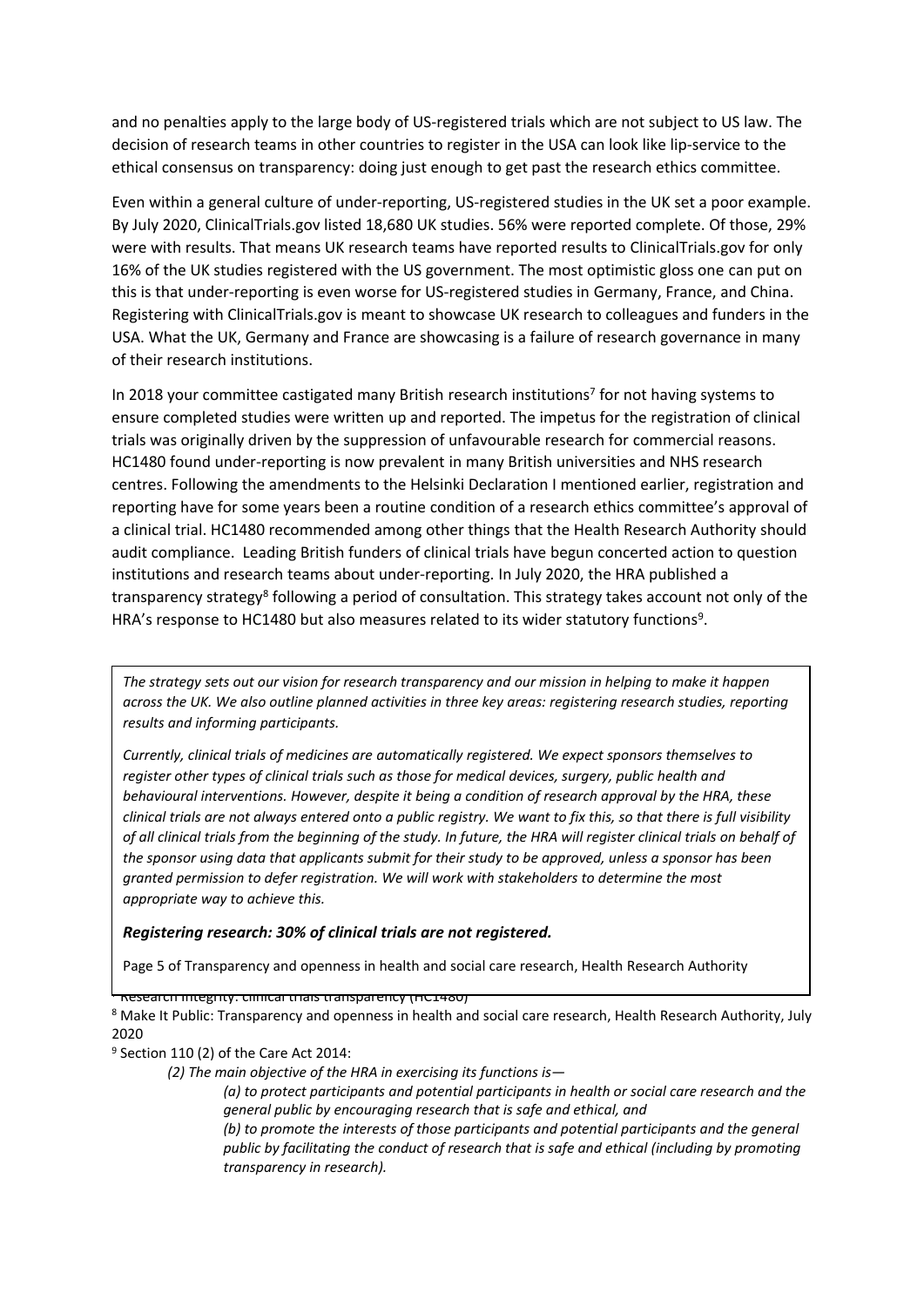In future, we will make it clearer to applicants at the time of study approval that they have to submit a final *report 12 months after the study has ended.*

#### *25% of clinical trials of medicines are not reported*

Page 6 of Transparency and openness in health and social care research, Health Research Authority

Research teams have chosen to register far fewer studies with the UK's primary registry ISRCTN than they registered in the USA. ISRCTN depends on fees for individual registrations. The research grants of most UK funders provide for ISRCTN's fees, but in the HRA's consultation on its transparency strategy respondents blamed ISRCTN's fees as an obstacle to registration. For those that do register with ISRCTN, the rate of reporting is much higher than on ClinicalTrials.gov. Nearly 10,500 UK studies are registered with ISRCTN. 82% of them are reported complete. Of those, 61% are with results.

ISRCTN sends reminders to research teams to highlight overdue updating and reporting. Friendly prompting seems to work well alongside the pressure that funders can apply. This raises our ambition for further improvement through a concerted effort engaging research institutions, funders, and regulators as well as registries. ISRCTN's approach seems to work also for studies recruiting outside the UK. Over 45% of the studies registered with ISRCTN are from other countries. 90% of them are reported complete; 49% with results. For the 500 US studies registered with ISRCTN, the reporting rate is higher still: 63% of completed studies are with results!

Following your committee's 2018 report, some universities strengthened their research management systems to ensure that writing up and reporting clinical trials is a routine part of the research cycle. However, the research culture which leaves so many studies unreported is deeply embedded. In its recent policy paper *UK Research and Development Roadmap*, the government noted the incentives that dominate a research environment driven by constant competition for short-term funding. Insecure employment for members of research teams constantly undermines the capacity to develop and retain skills in research management which are essential if research institutions are to deal competently with the ethical and legal obligations of transparency as well as other processes underpinning the integrity of research.

The factors that can create an insecure and threatening working environment for junior researchers are also bad for their seniors. Tenured research leaders are expected to demonstrate compliance with ethical and legal obligations and to guarantee the quality of an institution's research outputs. The lack of consistent support throws an intolerable burden on them. They know their careers are more likely to progress if they win new grants than if they prioritise keeping faith with the people who took part in or funded their previous clinical trials. These bad incentives harm researchers, and

Careers in research and development are not as attractive as they should be due to lower salaries and an *over-dependence on competing for short-term funding.*

Page 11 of the British Government's policy paper UK Research and Development Roadmap, published 1 July 2020

*We will work with funders to set clear expectations of research organisations in supporting safe and open research cultures that lead to high integrity of research.*

Page 13 of the British Government's policy paper UK Research and Development Roadmap, published 1 July 2020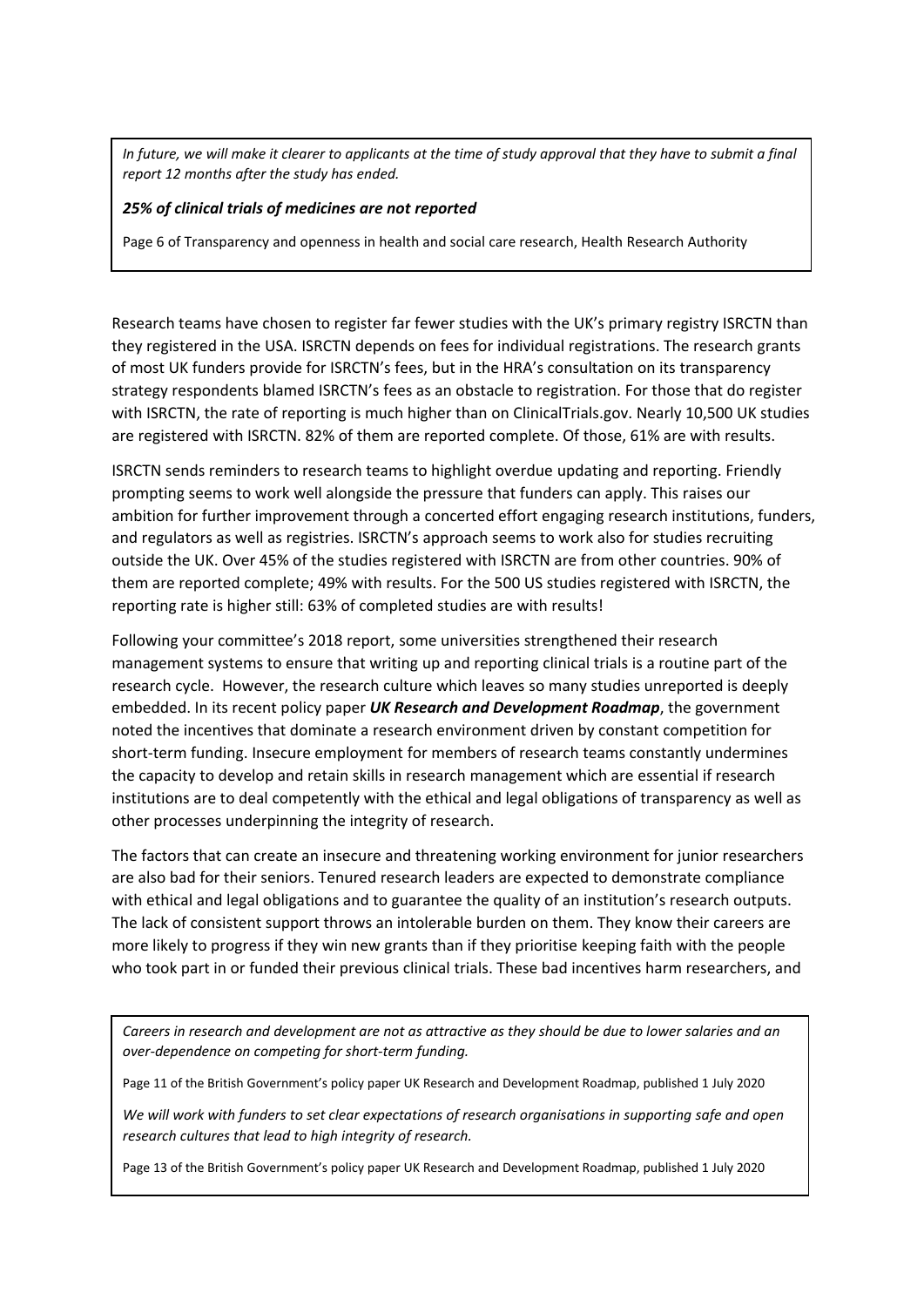they harm the most important resource for British clinical research: the wonderful altruism of people who volunteer for clinical trials.

# *Pressures on UK universities may undermine action to redress these failures*

The coronavirus pandemic can be expected to have major consequences for UK universities. Your committee has taken evidence about the financial consequences. Deprived of income from overseas students, institutions will have to take urgent measures to reduce spending. They may be tempted to make deep cuts in the posts of people on short contracts starting careers in research or research management. What priority will they give to preserving the systems and processes that underpin scientific integrity and transparency, and the posts of junior staff who learn and run them?

Clinical research on topics other than COVID-19 is already on the back burner. In this context, the Department of Health and Social Care and the National Institute for Health Research have shown active support for the registration and reporting of clinical trials, and for ISRCTN's role as the UK's primary registry in the WHO system: see the box on the next page. The ISRCTN team can fast-track applications and assist research teams in keeping records as complete and up-to-date as possible. With such high volumes of trials being registered worldwide, curation and cleaning of meta data will be crucial. By mid-July 2020 over 90 COVID-19 studies were registered with ISRCTN, 56 of them recruiting in the UK. One was completed. Four incomplete studies had reported results. ClinicalTrials.gov listed over 2500 COVID-19 studies, including over 500 recruiting in the USA and over 120 recruiting in the UK. Eight were reported complete, none with results.

Will the plans announced by the HRA, given active support from the UK's many official and charitable research funders, be sufficient to address the deep-seated issues described in HC1480? In its transparency strategy, the HRA proposes to carry out an options appraisal for a model for the registration of UK clinical trials. The legal basis for the HRA is the Care Act 2014. Section 111 (3) says *The HRA must promote the co-ordination and standardisation of practice in the United Kingdom relating to the regulation of health and social care research…..* The HRA's transparency strategy does not mention the WHO clinical trials registry network or the ISRCTN registry. It is altogether silent on the reasons for international collaboration to promote transparency in research that bears on the capacity to manage public health emergencies of international concern.

# *Conclusion*

**The pandemic has highlighted significant weaknesses in the commitment of many research institutions to scientific transparency. It is challenging the world's capacity to translate preliminary findings into settled and reliable evidence. International tensions have thrown into sharp relief the precarious situation of the WHO system for pooling research evidence, already weakened by a failure to invest in and make full use of the international network of clinical trials registries.**

**I suggest that, in planning how to follow up your committee's current inquiry, it would be helpful to consider when to review three issues.**

- **Are post-COVID pressures on the UK's research culture likely to defeat the government's aspiration for the UK to be regarded as a partner of choice and a leader in research integrity?**
- **How much can be expected of the Health Research Authority's plans to embed transparency in health research culture if UK research institutions do not take ownership of their obligations?**
- **Can the mechanisms for international scientific collaboration recover from the impact of bilateral tensions between countries that the UK has regarded as major partners and prospective partners in the research and innovation that are vital for everyone's health?**